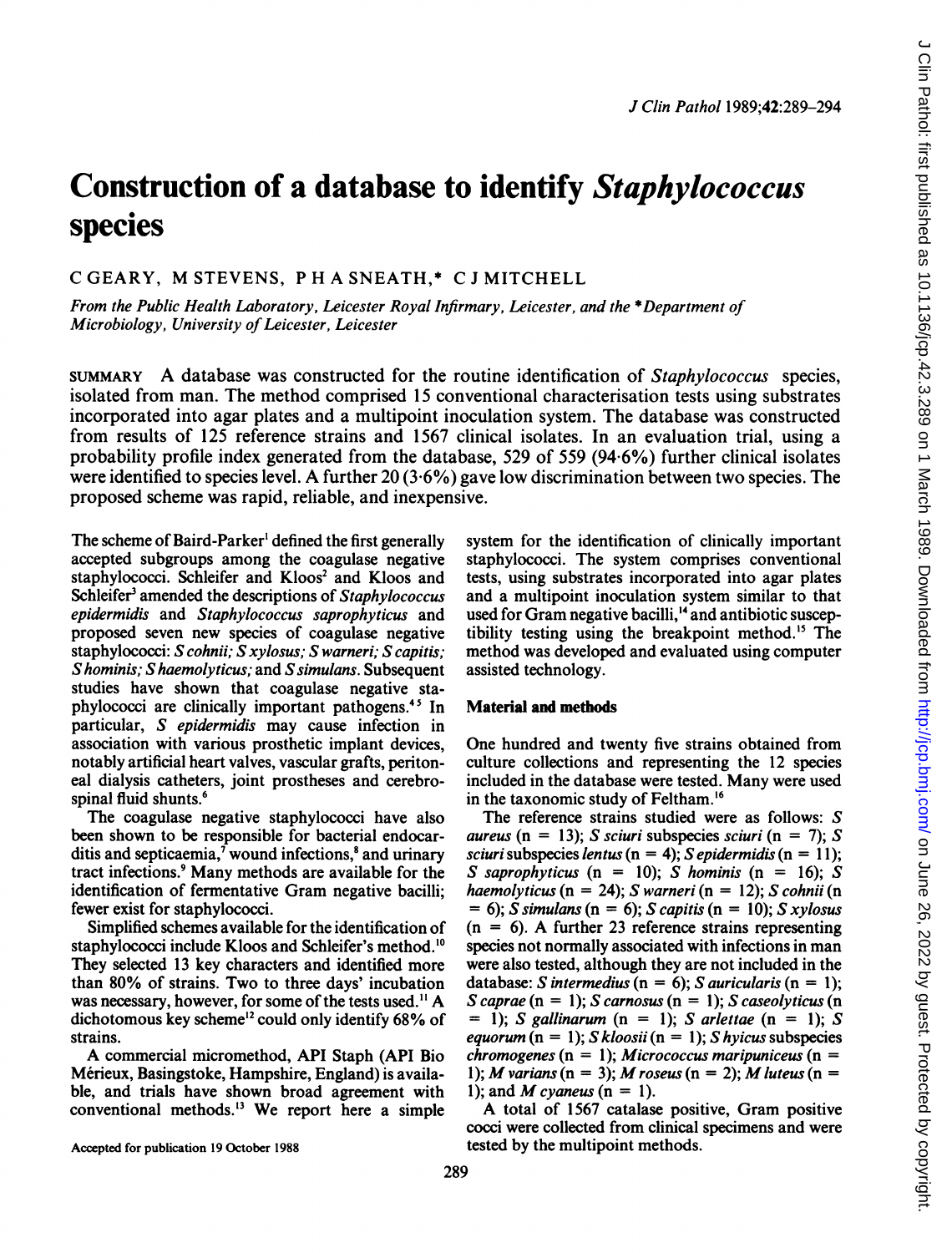# Geary, Stevens, Sneath, Mitchell

### MEDIA AND QUALITY CONTROL

All tests were performed using a 21 pin multipoint inoculator on agar plates incorporating substrates. Three pin positions were used for internal quality control of all batches of media prepared. The organisms used were S aureus (NCTC 8178), S haemolyticus (CCM 1798), and S sciuri subspecies sciuri (ATCC 29059). These strains cover positive reactions on all the tests.

Inocula for the test plates were cultures of strains in brain heart infusion broth (BHI; Oxoid Ltd, Basingstoke, Hampshire), incubated for two to three hours at 37°C. Pre-dried, substrate incorporated agar plates were then inoculated with this culture and incubated for  $18-24$  hours at  $37^{\circ}$ C.

Deoxyribonuclease production was tested using DNase agar (Oxoid). After 18-24 hours' incubation the plates were flooded with 1M hydrochloric acid. A clear zone around the colonies indicated deoxyribonuclease activity.

Phosphatase production was tested using a medium containing 38 g/l Mueller Hinton agar (Oxoid), 3-5 g/ 1, anhydrous sodium carbonate <sup>1</sup> 5 g/l, sodium bicarbonate and  $0.3$  g/l p-nitrophenyl phosphate disodium salt. Sigma 104 phosphatase tablets were used for this (Sigma Chemicals, Poole, Dorset). The pH was adjusted to 5-6. After 18-24 hours' incubation phosphatase activity was indicated by a yellow zone around the colonies. To prevent diffusion of positive colour reactions each inoculum patch was segregrated by cutting the agar with a sterile scalpel after inoculation.

Novobiocin resistance was tested using Mueller Hinton agar (Oxoid) containing novobiocin at a final concentration of  $1.6 \text{ mg/l}$ . Novobiocin resistant species produced colonies. Sensitive strains gave no growth or occasional microcolonies.

Acid production from maltose, mannitol, sucrose, lactose and xylose were tested using carbohydrate peptone agars (Mast Laboratories Ltd, Bootle, Merseyside, media codes IDM 5, 6, 10, <sup>12</sup> and 13). The indicator was bromo-thymol blue, and a positive fermentation reaction was indicated by a yellow halo around the colony on a blue plate.

Acid from trehalose, n-acetyl glucosamine, ribose, mannose and cellobiose were tested using carbohydrate base (Mast IDM 14) to which the substrate was added at a final concentration of 1% (w/v). All media were sterilised at 121°C for 15 minutes, with the exception of ribose, which was sterilised at 115°C for <sup>10</sup> minutes. The final pH was 7-2. Urease production was tested using urea agar base (Mast IDM 32) urea 1% (w/v). A positive reaction was indicated by <sup>a</sup> purple halo or colony on an orange-yellow plate.

Haemolysis was tested using a layered horse blood agar plate. The bottom layer was Columbia agar (Oxoid). The upper layer was Columbia agar (Oxoid) supplemented with 7% defibrinated horse blood.

To  $0.5$  ml of an overnight BHI culture was added 0 5 ml of a 1/10 dilution of fresh rabbit plasma in saline for the tube coagulase test. Tubes were incubated in a water bath at 37'C and read hourly for four hours and after standing at room temperature overnight. Any degree of clotting was regarded as a positive result.

A heavy suspension of cells in distilled water was prepared on a microscope slide for the slide coagulase test. One loopful of rabbit plasma (Wellcome Diagnostics, Dartford, England) was added and the suspension was mixed well. A positive test was indicated by clumping within 10 seconds. If the cells clumped in the distilled water alone the reaction was recorded as autoagglutinable.

Thermostable nuclease activity (TNase) was determined by the method of Lachica et al.<sup>17</sup> An overnight BHI culture was heated in a boiling water bath for <sup>15</sup> minutes. Wells of <sup>3</sup> mm were cut into toluidine blue-DNA agar and 30  $\mu$ l of the heated culture was added to the well. The plates were incubated at 37'C and examined hourly for up to four hours. The presence of pink haloes indicated nuclease activity.

API Staph strips were used according to the manufacturer's instructions.

Lysostaphin susceptibility was tested using discs impregnated with lysostaphin (Roche Diagnostica, Welwyn Garden City, Hertfordshire, England).'8

# DATABASE CONSTRUCTION

A preliminary database using <sup>17</sup> tests was prepared based on the results obtained from 125 reference strains using the multipoint method. This was used to produce a skeleton profile list. Using this list 1567 strains taken at random from the routine clinical laboratory were identified. Of these, 782 strains were tested for coagulase (tube coagulase test and slide coagulase test), DNase and TNase. Isolates which did not identify were tested by API Staph. The multipoint methods were repeated on strains identified by API Staph, and if consistent with previous results the "new" profile was incorporated into the list.

The profiles obtained from the 1567 clinical isolates and 125 reference strains were analysed by a computer program PROFMAT (our unpublished observations) to generate a new database. The data for the program consisted of a list of bacterial taxon names, their corresponding profiles, and the number of occasions that each profile for that taxon had occurred. The program carried out the analysis in three stages: it sorted all bacterial names together with corresponding profile data; it calculated sequential summated results for each taxon; it constructed and printed probabilities of positive results for each taxon. This database was

### 290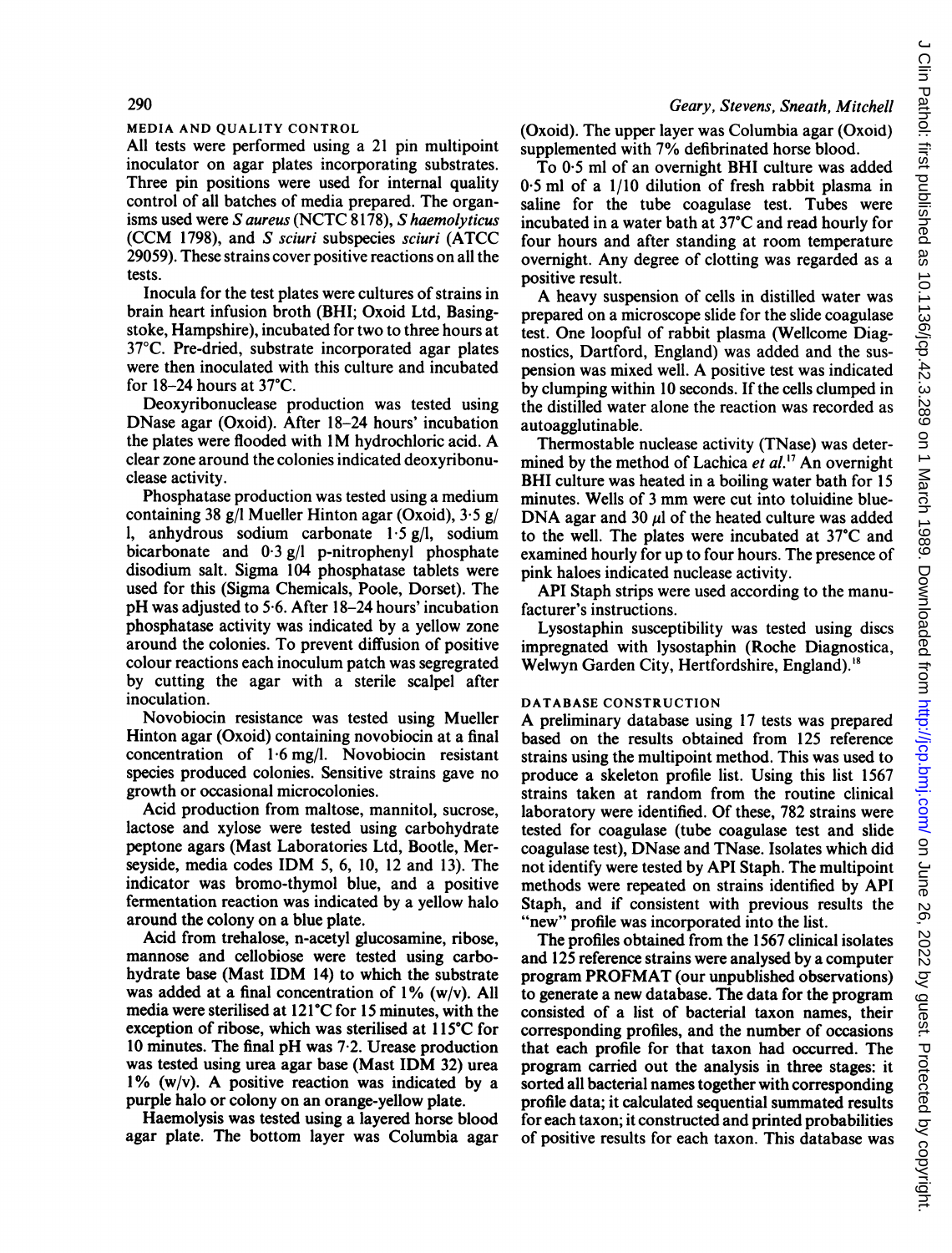| Profile | Taxon name     | Wilcoxon probability |
|---------|----------------|----------------------|
| 03260   | S haemolyticus | 0.636377             |
|         | S hominis      | 0.363168             |
| 03262   | S haemolyticus | 0.995144             |
| 03270   | S hominis      | 0.990967             |

DIACHAR<sup>20</sup> to define the 15 most useful tests. Ease of experienced and an inexperienced operator. interpretation and reproducibility were also considered.

Based on these results the number of tests was Results reduced from 17 to 15 and a change in the test order<br>was made. The quality of the 15 test database was analysed using the programs OVERMAT,<sup>21</sup> MOS-TYP,<sup>22</sup> and OUTLIER.<sup>23</sup> This database was used to generate a set of profiles (the profile index), using the probabilistic systems of computer programs PROFGEN, PROFSORT, and sample of the profile list. computer programs PROFGEN, PROFSORT, and sample of the profile list.<br>PROFPRINT (our unpublished observations). Table 3 shows the results of 559 clinical strains PROFPRINT (our unpublished observations). Table 3 shows the results of 559 clinical strains<br>PROFGEN generated a list of the most likely five digit tested using the database. Several strains seemed to be PROFGEN generated a list of the most likely five digit profiles with the corresponding name for each taxon in the matrix. PROFSORT used the data produced by PROFGEN to print a numerical list of profiles with the taxon name beside each profile. PROFPRINT spectrum of variation between these species or is due<br>used the output from PROFGEN to give the profile. to the small number of tests in the present system is not used the output from PROFGEN to give the profile, to the small number of tests in the present system is not the single highest taxon name, and the probability of clear. These strains accounted for 20(3.6%) of the 559 the single highest taxon name, and the probability of identification. using the Wilcoxon probability coefficient,<sup>24</sup> provided that the highest probability was be of clinical importance and one would hope that any at least  $0.90$ . If the value was less than  $0.60$  this was cross infections by such strains could be recogn at least 0.90. If the value was less than 0.60 this was cross infections by such strains concreted as "unidentified". For values between 0.61 their distinctive profile numbers. reported as "unidentified". For values between 0.61 their distinctive profile numbers.<br>and 0.89, the profile, the top two taxon names, and Table 4 gives the results of 782 clinical strains tested and  $0.89$ , the profile, the top two taxon names, and

Table 1 Sample of entries from full profile list their corresponding probability scores were printed (table 1). The profile booklet is available on request.

> The final 15 test database was evaluated by testing 559 strains isolated in the clinical laboratory. The profiles obtained from these strains were compared with the final profile index.

Forty five strains representing all 12 species in the database, including reference and clinical strains, were selected, randomly coded, and tested in triplicate. further analysed using the programs CHARSEP<sup>19</sup> and Interpretation of results was carried out by both an

Table 2 is the final database showing the percentage of positives for each species for the tests: 100% and 0% are shown as  $1\%$  and 99% which is usual for probabilistic systems of this type. Table 1 shows a

intermediate between  $S$  epidermidis and  $S$  hominis, between  $S$  simulans and  $S$  hominis, and between  $S$ haemolyticus and  $S$  hominis. Whether this reflects a spectrum of variation between these species or is due clinical isolates. Their uncertain identity is unlikely to<br>be of clinical importance and one would hope that any

|                 |                       | DNase | Phospharase    | Novoliocin | Mannicol                | Trehalose | Sucreose | Hidoe | Mailose | Lactore |    | n.aceyletoogania<br>Hoemotysis | Urease | Mannoye | Ribose | Cellobice |
|-----------------|-----------------------|-------|----------------|------------|-------------------------|-----------|----------|-------|---------|---------|----|--------------------------------|--------|---------|--------|-----------|
|                 | <b>Strains tested</b> |       | $\overline{c}$ | 3          | 4                       | 5         | 6        | 7     | 8       | 9       | 10 | $\boldsymbol{\mathit{11}}$     | 12     | 13      | 14     | 15        |
| S aureus        | 538                   | 99    | 99             |            | 97                      | 97        | 98       |       | 97      | 79      | 92 | 35                             | 54     | 94      | 73     |           |
| S epidermidis   | 497                   |       | 82             |            |                         | 3         | 97       |       | 99      | 97      |    | 20                             | 32     | 6       |        |           |
| S saprophyticus | 132                   |       |                | 99         | 94                      | 87        | 99       |       | 99      | 95      |    |                                | 99     |         |        |           |
| S cohnii        | 20                    |       | 50             | 99         | 85                      | 99        |          |       | 95      | 50      | 35 | 20                             | 30     | 35      | 10     |           |
| S xylosus       | 21                    | 10    | 81             | 99         | 99                      | 99        | 99       | 99    | 86      | 67      | 57 | 5                              | 71     | 71      | 38     |           |
| S haemolyticus  | 219                   |       |                |            | 76                      | 93        | 99       |       | 99      | 84      | 99 | 99                             |        | 5       | 59     |           |
| S hominis       | 50                    |       |                |            | $\overline{\mathbf{c}}$ | 90        | 98       |       | 94      | 50      | 52 | 12                             | 68     | 6       |        |           |
| S warneri       | 68                    |       |                |            | 99                      | 96        | 99       |       | 99      | 12      | 6  | 16                             | 59     | 22      | 66     |           |
| S simulans      | 97                    | 12    |                |            | 87                      | 97        | 99       |       |         | 99      | 76 | 15                             | 29     | 35      |        |           |
| S capitis       | 18                    | 39    |                |            | 67                      | -1        | 72       |       | 6       |         |    |                                |        | 72      |        |           |
| S sciuri        | 17                    | 82    | 88             | 99         | 99                      | 99        | 99       | 12    | 99      | 53      | 6  |                                |        | 99      | 99     | 99<br>99  |
| S lentus        | 15                    | 7     | 67             | 99         | 87                      | 99        | 99       | 99    | 87      | 99      | 87 |                                |        | 99      | 99     |           |

Table 2 Final database

The percentage of positives for each species for all tests is shown. 100% and 0% are shown as 1% and 99% which is usual for probablistic systems.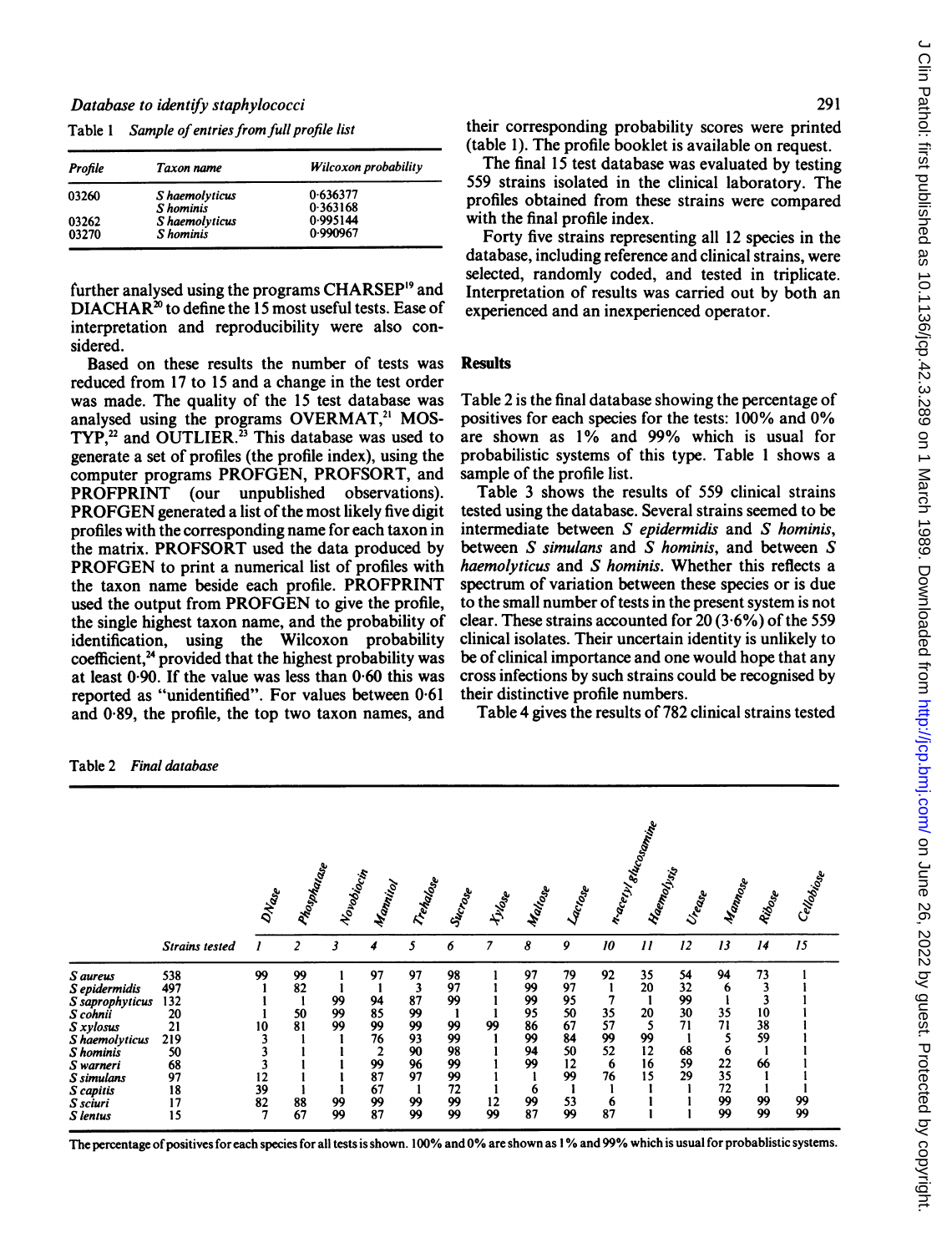292 Geary, Stevens, Sneath, Mitchell

| <b>Source</b>             | <b>Urines</b> | <b>Bloods</b> | PDEs* | NSGst | IV tips! | Total |
|---------------------------|---------------|---------------|-------|-------|----------|-------|
| No of isolates            | 249           | 142           | 84    | 43    |          | 559   |
| S aureus                  | 34            | 17            | 10    |       |          | 65    |
| S epidermidis             | 89            | 79            | 54    |       | 24       | 263   |
| S saprophyticus           | 64            |               |       |       |          | 65    |
| S cohnii                  |               |               |       |       |          |       |
| S xylosus                 |               |               |       |       |          |       |
| S haemolyticus            |               |               |       |       |          | 43    |
| S hominis                 |               |               |       |       |          | 27    |
| S warneri                 |               |               |       |       |          | 23    |
| S simulans                |               |               |       |       |          | 14    |
| S capitis                 |               |               |       |       |          | 20    |
| S sciuri                  |               |               |       |       |          |       |
| S lentus                  |               |               |       |       |          |       |
| S epidermidis/S hominis   |               |               |       |       |          |       |
| $S$ simulans/ $S$ hominis |               |               |       |       |          |       |
| S haemolyticus/S hominis  |               |               |       |       |          |       |
| Micrococcus sp            |               |               |       |       |          |       |
| Unidentified              |               |               |       |       |          | 10    |

Table 3 Results of 559 strains tested using final database

\*Peritoneal dialysis effluents.

tlsolates regarded as not clinically important.

tlntravascular cannula tips.

coagulases.

Table 5 shows the results of 10 staphylococcal Discussion species not usually associated with human disease. The eight reference strains of micrococci gave negative eight reference strains of micrococci gave negative The multipoint indentification scheme described here<br>reactions with all tests. These strains were all resistant was designed to identify the species of staphylococci reactions with all tests. These strains were all resistant was designed to identify the species of staphylococci<br>to lysostaphin. The six strains of S*intermedius* were all most commonly occurring in man. The rapid idento lysostaphin. The six strains of S intermedius were all most commonly occurring in man. The rapid iden-<br>identified by the system as S aureus.

The number of discrepant results out of the 2025 this scheme is not intended to replace the rapid slide  $(45 \times 15)$  triplicates was 35 when read by the tests currently available. It is, however, designed to experienced worker, and 55 when read by the inex-<br>perienced one. When corrected for degrees of freedom staphylococci, and will give an accurate identification by the method of Sneath and Johnson,<sup>25</sup> the error rate with atypical strains of  $\overline{S}$  aureus. was 1.78% and 2.81%, respectively. This is very good This study shows that of 392 strains identified as S for work of this nature. The least reproducible tests *aureus* only 359 (91.6%) gave positive reactions with

for their ability to produce deoxyribonucleases, heat were n-acetyl glucosamine, urease, and mannose with stable deoxyribonucleases, "bound" and "free" average errors of 5.9%, 4.0%, and 3.7%, respectively. average errors of 5.9%,  $4.0\%$ , and  $3.7\%$ , respectively.

entified by the system as S aureus.<br>The number of discrepant results out of the 2025 this scheme is not intended to replace the rapid slide tests currently available. It is, however, designed to staphylococci, and will give an accurate identification

aureus, only 359 (91.6%) gave positive reactions with

Table 4 Characteristics of 782 strains of catalase positive, Gram positive cocci

|              |               | Strains identified as S aureus |                      |                     |                   |  |  |  |  |  |  |  |  |  |
|--------------|---------------|--------------------------------|----------------------|---------------------|-------------------|--|--|--|--|--|--|--|--|--|
|              | No of strains | Tube coagulase test            | Slide coagulase test | Thermonuclease test | <b>DNase</b> test |  |  |  |  |  |  |  |  |  |
|              | 359           |                                |                      |                     |                   |  |  |  |  |  |  |  |  |  |
|              | 21            |                                |                      |                     |                   |  |  |  |  |  |  |  |  |  |
|              |               |                                |                      |                     |                   |  |  |  |  |  |  |  |  |  |
|              |               |                                | autoagglutinable     | $\div$              |                   |  |  |  |  |  |  |  |  |  |
| Total        | 392           |                                |                      |                     |                   |  |  |  |  |  |  |  |  |  |
|              |               | Strains other than S aureus    |                      |                     |                   |  |  |  |  |  |  |  |  |  |
|              | 320           |                                |                      |                     |                   |  |  |  |  |  |  |  |  |  |
|              | 29            |                                | autoagglutinable     |                     |                   |  |  |  |  |  |  |  |  |  |
|              | 19            |                                |                      |                     |                   |  |  |  |  |  |  |  |  |  |
|              | 16            |                                |                      |                     |                   |  |  |  |  |  |  |  |  |  |
|              |               |                                | autoagglutinable     |                     |                   |  |  |  |  |  |  |  |  |  |
|              |               |                                | +                    |                     |                   |  |  |  |  |  |  |  |  |  |
|              |               |                                |                      |                     |                   |  |  |  |  |  |  |  |  |  |
| <b>Total</b> | 390           |                                |                      |                     |                   |  |  |  |  |  |  |  |  |  |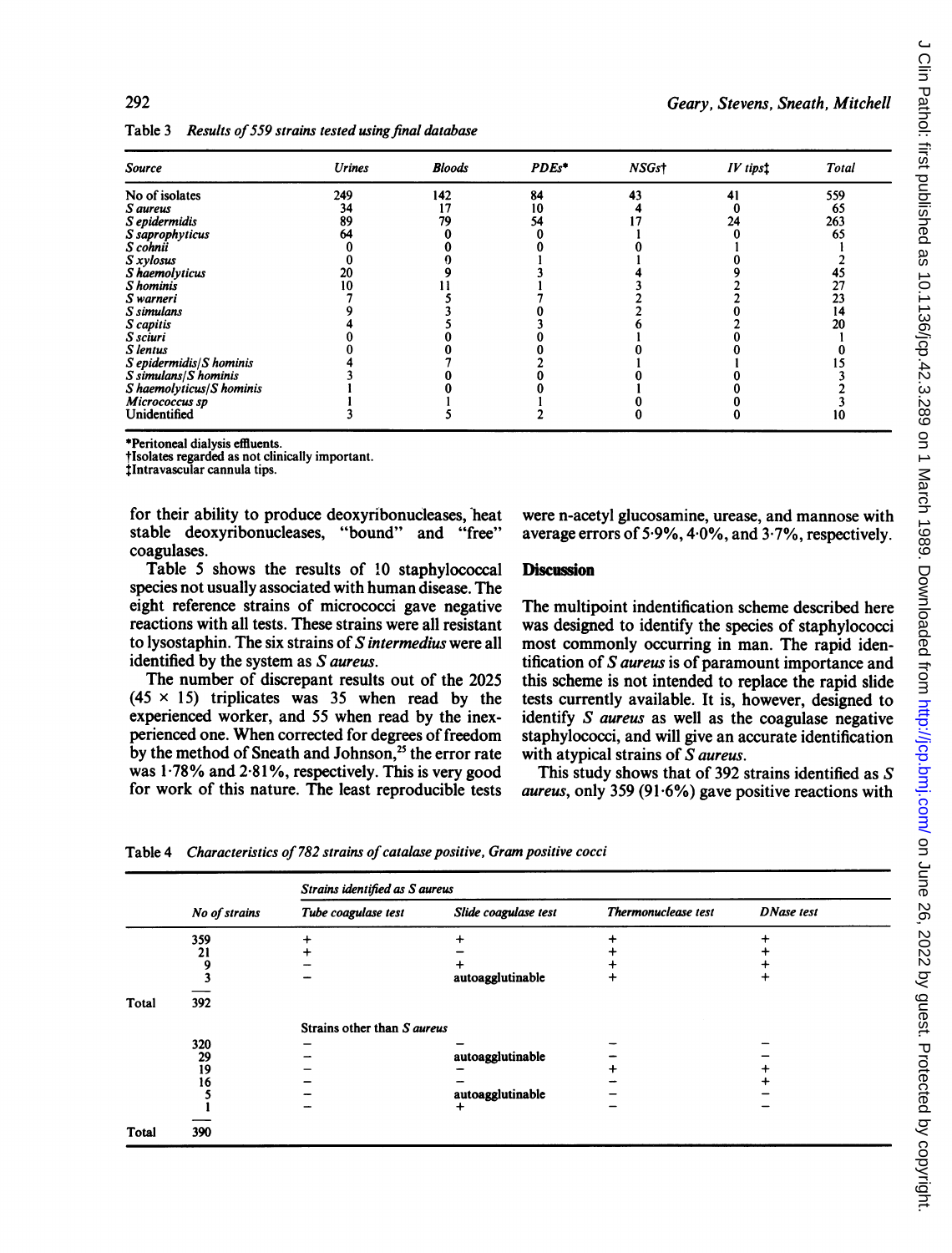|  | Table 5 Reactions of 10 species not in database |  |  |  |  |  |  |
|--|-------------------------------------------------|--|--|--|--|--|--|
|--|-------------------------------------------------|--|--|--|--|--|--|

|                                                                                    | n.aceyleticsomine<br>Phospharase |                |            |                                          |                     |                        |                        |                             |                        |                 |                            |        |         |        |             |
|------------------------------------------------------------------------------------|----------------------------------|----------------|------------|------------------------------------------|---------------------|------------------------|------------------------|-----------------------------|------------------------|-----------------|----------------------------|--------|---------|--------|-------------|
|                                                                                    | DNase                            |                | Novoliocin | Manital                                  | Tretalone           | Success                | tylone                 | Mailose                     | Lactose                |                 | Haematysti                 | Urease | Mannose | Ribose | Cellobicose |
|                                                                                    |                                  | $\overline{z}$ | 3          | 4                                        | 5                   | 6                      | $\overline{7}$         | 8                           | 9                      | 10 <sup>°</sup> | $\boldsymbol{\mathcal{H}}$ | 12     | 13      | 14     | 15          |
| S intermedius<br>S auricularis<br>S caprae<br>S carnosus<br>S caseolyticus         |                                  |                |            |                                          |                     |                        |                        | +                           | $\ddot{}$              | ٠               |                            | v      |         |        |             |
| S gallinarum<br>S arlettae<br>S equorum<br>S kloosii<br>S hyicus subsp chromogenes | +                                |                |            | $\ddot{}$<br>$\ddot{}$<br>$\ddot{}$<br>+ | $\ddot{}$<br>$^{+}$ | $\ddot{}$<br>$\ddot{}$ | $\ddot{}$<br>$\ddot{}$ | $\ddot{}$<br>$\ddot{}$<br>+ | $\ddot{}$<br>$\ddot{}$ |                 |                            |        |         |        |             |

 $v =$  variable reaction.

Six strains of S intermedius and one strain of each of the other species were tested.

tube coagulase test, slide coagulase test, DNase and thermonuclease test (table 4). If slide coagulase test and tube coagulase test were used alone only 368  $(93.9\%)$  and 380  $(96.9\%)$  of the strains, respectively, would have been correctly identified as S aureus.

Methicillin resistant strains (MRSA), which are of increasing importance in hospital-acquired infections, have been shown to be deficient in clumping factor.<sup>26</sup> Six MRSA strains were identified correctly as S aureus by this scheme, including one strain which was defective in both clumping factor and protein A production. Three mucoid variants of S aureus were also correctly identified.<sup>27</sup> In the past coagulase negative staphylococci were often dismissed as clinically unimportant or as contaminants and were often reported as Sepidermidis. They have recently assumed far greater importance as true pathogens.

The ability of clinical laboratories to identify rapidly and reliably coagulase negative staphylococci may have important implications. For example, in deciding whether two or more blood culture isolates from the same patient are of the same species (more likely to be important) or different (less likely to be so). The system described here was designed with the aid of several computer programs which have aided in the test selection, identification profile generation, and database evaluation. The results from the database evaluation programs give added confidence in the use of the system. Of 559 strains tested, 93-2% were identified to species level and 3-6% gave low discrimination results between two species.  $\bar{S}$  hominis occurred in all such cases, usually in association with  $S$  epidermidis. The close similarity between phosphatase negative strains of S epidermidis and S hominis is well

documented.28 The OVERMAT computer program predicted this occurrence with an overlap of 12% between these species.

The order of tests in the system is important and was chosen carefully. It allows more flexible schemes to be devised. For example, an abbreviated scheme can be simply devised, based on the first three tests (DNase, phosphatase, and novobiocin). This would be an identification screen for S aureus, S epidermidis, and S saprophyticus. Other tests can be added in any order for particular applications, making the scheme flexible.

Profiles produced by the 10 staphylococcal species not associated with human clinical infection were excluded from the profile index. The profile numbers of seven of these species were distinct from the clinically important species included in the database (table 5). All six strains of  $S$  intermedius, however, were identified as S aureus. S intermedius is primarily of veterinary interest because it produces a variety of canine infections and is coagulase positive. Though little is known of its importance in human infections, it will rarely need to be distinguished from S aureus in routine clinical work. If necessary it can be differentiated from S aureus because S intermedius is Voges Proskauer negative.

The strain of S hyicus subspecies chromogenes gave low probabilities for S aureus and S capitis.

The strain of  $S$  kloosii gave low probabilities for  $S$  $\mathit{cohnii}$  and S saprophyticus. S hyicus subspecies chromogenes and S kloosii are of veterinary interest and are not thought to cause human infection. The system could be expanded to include these and other species if necessary.